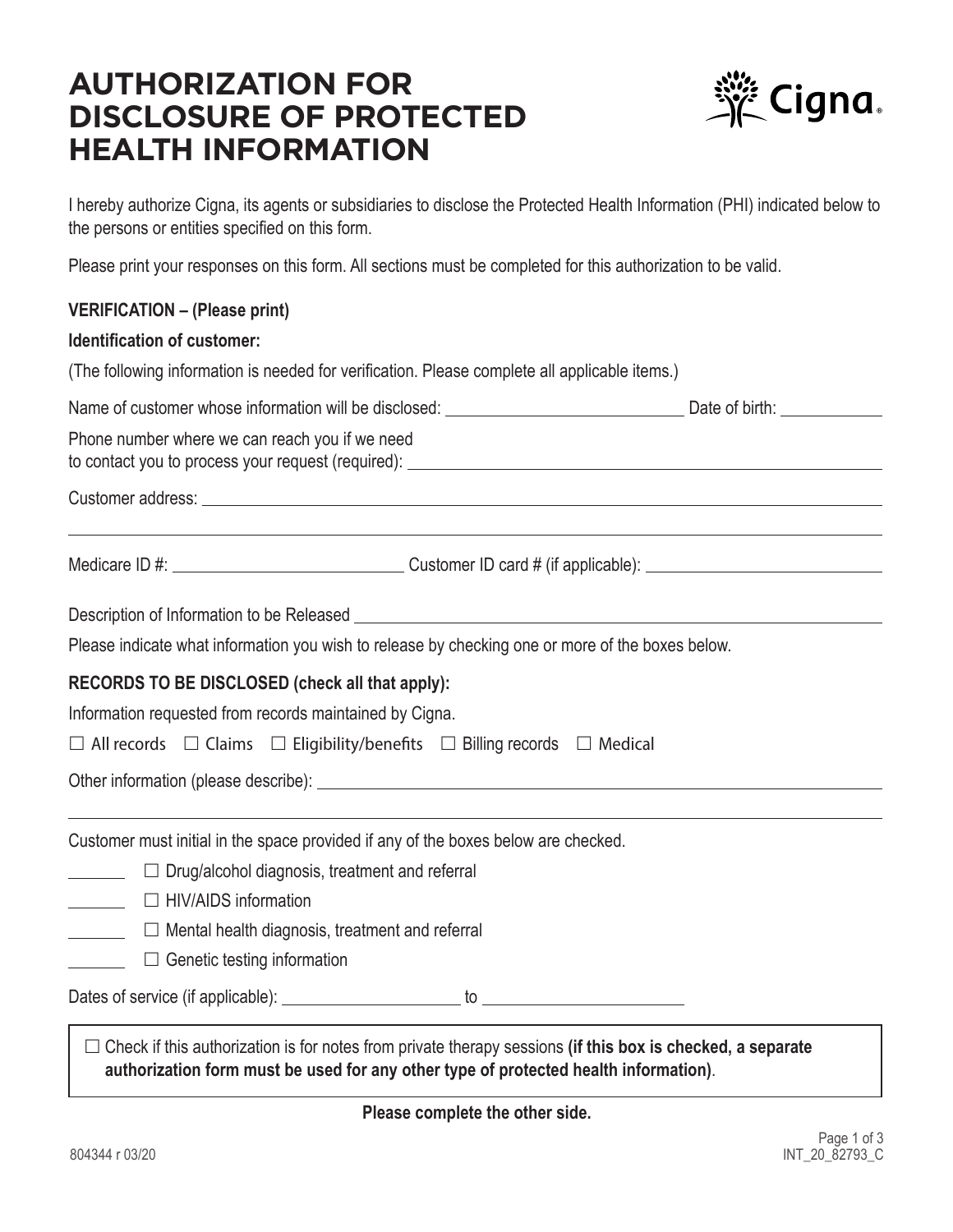**Arizona residents** – The information authorized for release may include records concerning communicable or venereal diseases, which may include, but are not limited to, diseases such as hepatitis, syphilis, gonorrhea and HIV/AIDS. You may have additional protections under Arizona Revised Statutes 36-664 if this type of information is to be released.

**Oklahoma residents** – The information authorized for release may include records concerning a communicable or venereal disease, which may include, but are not limited to, diseases such as hepatitis, syphilis, gonorrhea and HIV/ AIDS. You may have additional protections under Section 1-502.2 of the Oklahoma Statutes if this type of information is to be released.

## **Entity or person authorized to receive information:**

|                      | Company (if applicable): __________________ |
|----------------------|---------------------------------------------|
|                      |                                             |
|                      |                                             |
| DIIDDOSE OF DEI EASE |                                             |

# **PURPOSE OF RELEASE**

 $\Box$  Medical care  $\Box$  Insurance  $\Box$  At the request of the patient

Other (please explain):

# **EXPIRATION OF AUTHORIZATION**

This authorization expires: (date or event)

If no expiration date or event is noted, this authorization will expire one year from the date signed.

# **PLEASE NOTE**

- You may refuse to sign this authorization and it is strictly voluntary.
- Information disclosed based on this authorization may be subject to redisclosure by the recipient and may no longer be protected by federal or state privacy regulations.
- If the information on this form is not complete, Cigna will return the form to you, and this request will not be considered until Cigna receives complete information.
- If your customer ID or date of birth changes, another form will need to be completed at that time.
- You may change or revoke this request by sending a written request to Cigna, at the address below. You can obtain a Change/Revoke form by calling Cigna at the number on your Cigna ID card.
- The provision of treatment, payment enrollment or eligibility for benefits does not depend on whether you sign this authorization. However, if the information is needed to determine the payment of a claim, refusal to sign this form may result in nonpayment of the claim.